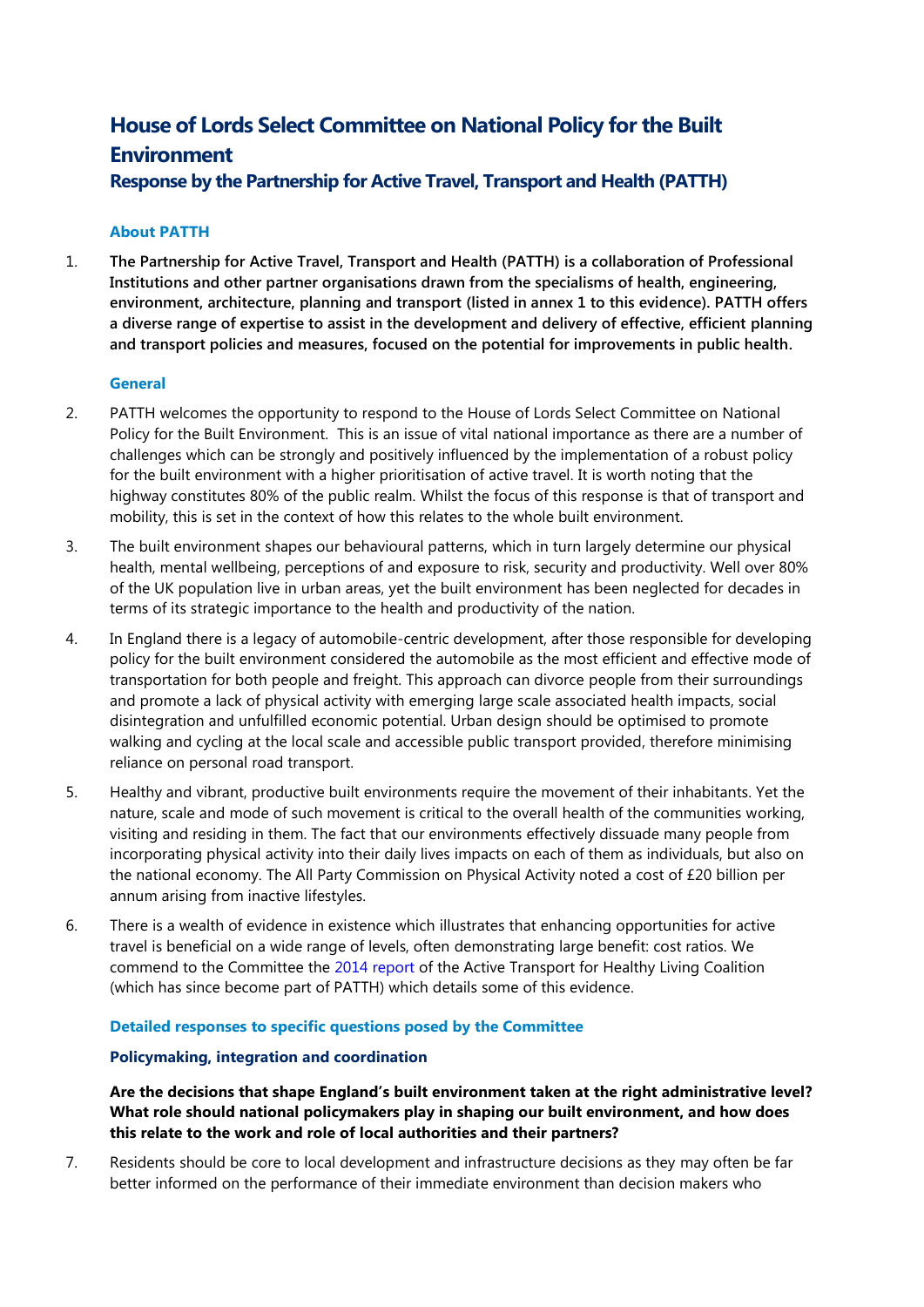operate more centrally. In theory, decision making is set at appropriate levels with local decisions facilitated through the Government's localism agenda. However, leadership at a national level ultimately sets the policy framework to reflect the changing attitudes and aspirations of society.

8. The built environment and its communities are suffering from a market failure in which costs associated with poorly conceived and delivered development are borne by communities and not developers. It is unlikely that a profoundly deregulatory, market-driven approach favoured by the current Government will address these market failures. Indeed the current direction of policy, with further deregulation of the planning system (falling building standards, increased permitted development and Local Development Orders), is only likely to perpetuate recent trends.

# **How well is policy coordinated across those Government departments that have a role to play in matters such as housing, design, transport, infrastructure, sustainability and heritage? How could integration and coordination be improved?**

9. The level of policy coordination referred to above does exist but not at the kind of level required to achieve high quality built environments, effective and efficient sustainable transport and healthy communities. Investment in effective coordination to properly achieve multiple benefits from development is highly likely to drive far greater economic benefit across a range of sectors (including health) in the longer term than a deregulated approach. Policy and delivery appraisal should be far more robust to consider whether these benefits are being achieved.

# **National policy for planning and the built environment**

**Does the National Planning Policy Framework (NPPF) provide sufficient policy guidance for those involved in planning, developing and protecting the built and natural environment? Are some factors within the NPPF more important than others? If so, what should be prioritised and why?** 

- 10. PATTH considers that the NPPF provides much in the way of strong and positive policy guidance as described, for example paragraph 17 on sustainable transport and the way in which it references the significance of healthy communities (section 8). As health was one of the few new policies added to the NPPF (the development of which was generally focused on simplification and deregulation), it is a strong indication of the importance government intended health to have within planning, but local authorities generally lack confidence that this emphasis is fully accepted by the Planning Inspectorate.
- 11. Whilst the core policy principles (page 5) are strong, others such as those relating to viability are weakly defined. We are concerned that it is often easier for developers to argue that proper (good quality) development is unviable, than it is for them to find imaginative ways to comply with a certain planning condition. We consider that the role of strong government (at all levels) is fundamental here when there are so many interrelated factors to consider, a number of which are not properly reflected by the market. A good example of leadership is that in Wales with the Active Travel Wales Act 2013.

# **Is national planning policy in England lacking a spatial perspective? What would be the effects of introducing a spatial element to national policy?**

- 12. The existence and present scale of challenges around health, housing provision, the economy and the environment is such that there is a very real need for development to be more carefully considered in the context of these strategic issues so that new and innovative solutions may be identified and implemented effectively.
- 13. National planning policy in England lacks a strategic component which makes the delivery of the overall policy aims of the NPPF (as well as wider government and social priorities) difficult to achieve. It means that development is too often considered out of the context of its impact on local, regional and national priorities (particularly smaller developments which may have minimal impact on such factors individually but when combined, cumulatively they can be highly significant). The system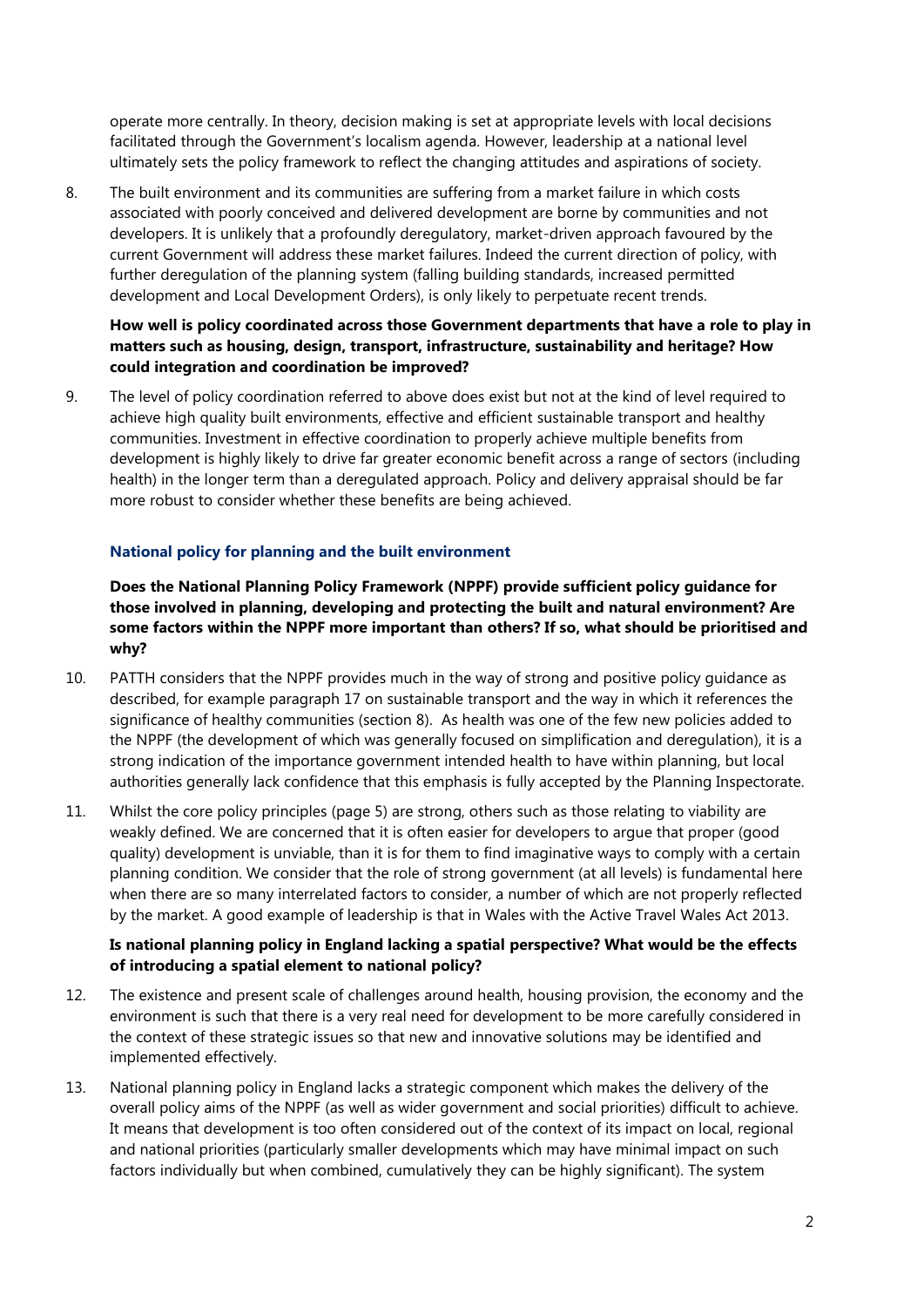should become more strategically-driven with the promotion of active travel as one of the strategic goals.

# **Is there an optimum timescale for planning our future built environment needs and requirements? How far ahead should those involved in the development of planning and built environment policy be looking?**

- 14. Planning cycles across a range of different sectors are increasingly looking forward between 20 and 100 years to identify long-term (strategic) trends and priorities. Organisations which take this approach regularly are often most extensively informed, forward thinking and resilient. We consider that there is a need for future built environment needs (and the interaction of these with national strategic objectives) to be subject to this approach at both local authority and central government levels.
- 15. At the same time, the question is not necessarily the appropriateness of the time horizon chosen, rather it is the capacity of planning policy to react constructively to changes in societal need. Manifestly it is failing to do so at the present time, given the problems faced around shortages of housing supply, health problems associated with inactivity, and environmental damage. All too often the long term is seen as something that will happen in due course, however the longer a strategy will take to have effect, the more urgent it is to start addressing it immediately.
- 16. The Government's Foresight programme, with its 25- and 50-year horizons, is an admirable exception to the generally short-term approach to policy development enforced by the electoral cycle and party political priorities. The current 'Future of cities' study has looked at planning and the built environment and we commend this to the Committee. See in particular "[Active travel and the city of the future](https://www.gov.uk/government/publications/future-of-cities-active-travel)".

## **Buildings and places: New and old**

**What role should the Government play in seeking to address current issues of housing supply? Are further interventions, properly coordinated at central Government level, required? What will be the likely effect upon housing supply of recent reforms proposed for the planning system?**

- 17. The Government should encourage town centre sites and ensure that full use is made of the potential for locating housing at or close to bus stations and railway stations. It should not permit piecemeal erosion of greenfield sites and urban sprawl, but should instead expand rural settlements to enhance their own economic and community viability. New settlements should be designed to optimise walking and cycling at the local scale and provide accessible public transport to minimise reliance on personal road transport.
- 18. We are concerned that existing planning policy implementation and its recent reforms, together with the ongoing reduction in funding to local authorities will only facilitate the construction of poor quality houses in inappropriate locations dependent on road traffic. This will not assist the Government's aims to increase productivity and economic growth. A deregulatory, market-driven approach to the challenge of housing need is unlikely to achieve a satisfactory long-term outcome for society, if there is any ambition to ensure that any such provision does not perpetuate other important problems around health and the economy.

## **How do we develop built environments which are sustainable and resilient, and what role should the Government play in any such undertaking? Will existing buildings and places be able to adapt to changing needs and circumstances in the years to come? How can the best use of existing housing stock and built environment assets be made?**

19. It is entirely possible to develop sustainable and resilient built environments and there are good examples internationally where this is being achieved (for example Malmo and Lund in Sweden, Freiburg in Germany). They should follow a number of principles relating to self-sufficiency and economic viability, health, activity and community integration. Because of the inherent market externalities which continue to impact the environment and sustainability, it will be necessary for the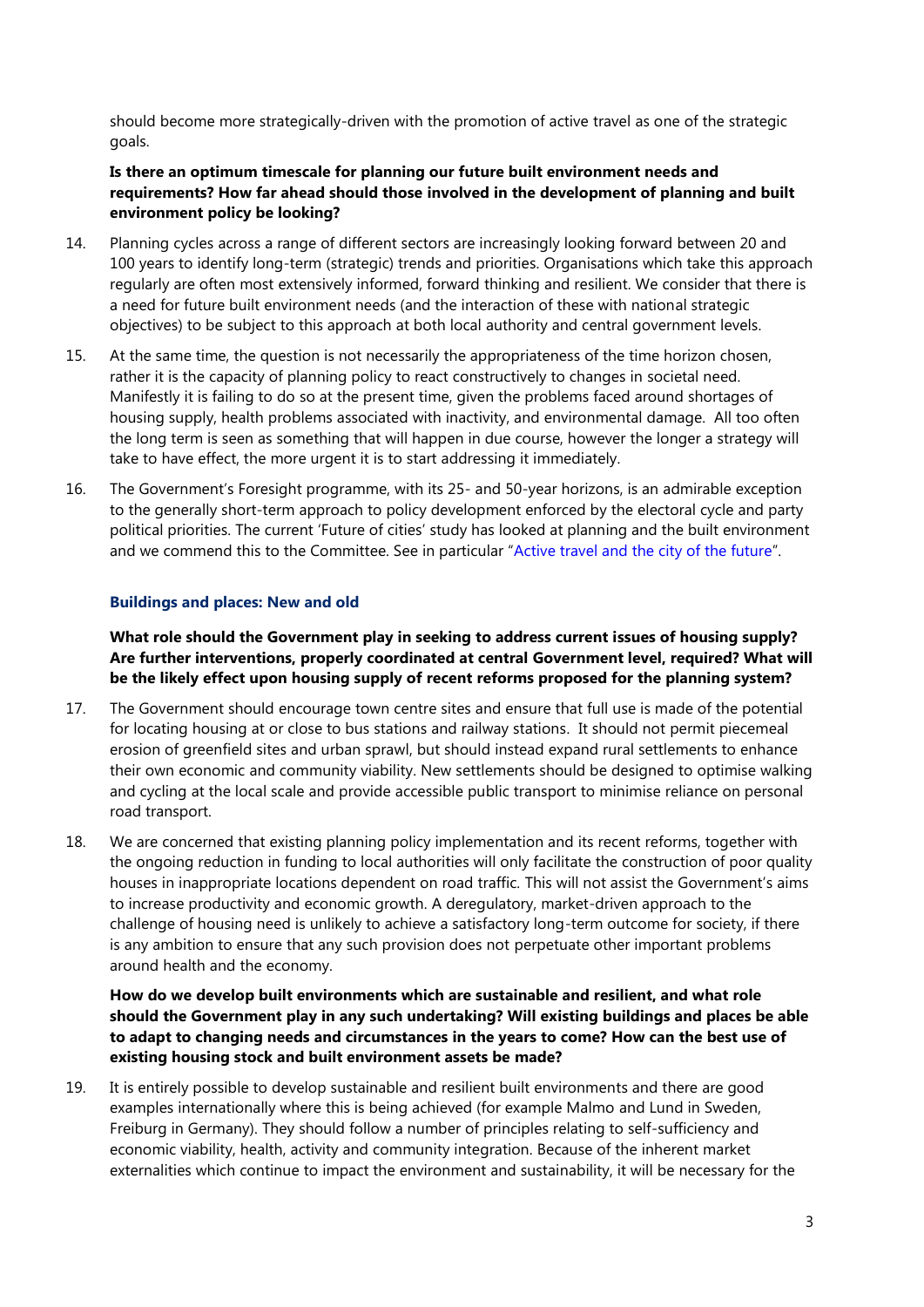Government to drive the required change through strong policy, implementation and an appropriate balance of regulation and incentives.

- 20. It is important to encourage the use of new technologies, such as earth-sheltering, green roofs and green walls, roof gardens, and light pipes. These make it possible to find acceptable solutions to problems which might otherwise have required a choice between conflicting important considerations, for example more housing versus the protection of greenspace.
- 21. Well-designed and connected development is likely to be inherently more sustainable, resilient and adaptable than that which is of poor design. Existing buildings will need to be adapted to meet changing needs and circumstances. The alternative - large scale replacement - would be cost prohibitive. Much existing building stock is appropriate and adaptable but equally it is important to recognise where some is of poor design and replacement would be the more appropriate solution. This discussion emphasises the importance of good quality design and conception.
- 22. It is worth noting that academic evidence is beginning to demonstrate that cities which seek to design physically active living into their built environment may also benefit in terms of global profile and economic competitiveness. See for example studies by [Active Living Research](http://www.ijbnpa.org/content/12/1/30) in the USA, or the sophisticated analysis in the KPMG ['Magnet Cities'](http://www.kpmg.com/uk/en/topics/magnet-cities/pages/default.aspx) project.

## **To what extent do we make optimum use of the historic environment in terms of future planning, regeneration and place-making? How can more be made of these national assets?**

- 23. There is also much that can be learnt from the historic environment. Historic environments are often attractive to residents and visitors alike because they are often characterful and, because they pre-date the automobile, are often inherently people-centric in terms of their design resulting in a quieter and safer environment. Given the shift in the global population towards urban living and the considerations around carbon emissions and climate change, some of the best models for future urban living may be well designed, compact historic cities which were highly self-sufficient and walkable.
- 24. It is important to maximise all features and contexts when place-making. Not only historic and apparently valuable assets. Careful design and sensitive development will make places attractive, setting context, retaining interest, yet making space for the new and innovative. This is where policy and legislative frameworks can support, obliging designers and developers to seek out features that will make even the most mundane place attractive. For example, carefully considered and designed streets and features can be both functional and attractive, within reasonable budgets.
- 25. In other contexts, there may be opportunities to subsidise heritage railways to offer fuller commuter and community services which would usefully expand the rail system, albeit on a small scale.

#### **Skills and design**

**Do the professions involved in this area (e.g. planners, surveyors, architects, engineers etc.) have the skills adequately to consider the built environment in a holistic manner? How could we begin to address any skills issues? Do local authorities have access to the skills and resources required to plan, shape and manage the built environment in their areas?**

- 26. There are a number of professional institutions involved with PATTH and we consider that the appropriate skill sets do exist within the relevant professions and professional institutions are key in developing and transferring these skills and knowledge to a wider range of professionals to consider the requisite issues in a sufficiently holistic manner. However awareness may be lacking within the professions on how their work impacts on public health and how to optimise public health benefit.
- 27. A greater issue is that of local authority access to such skills and resource as they are limited by their own available resource. To consider the range of issues in a properly integrated way is no small task but with present levels of investment is unlikely to occur and developer contributions may be insufficient to bridge this gap.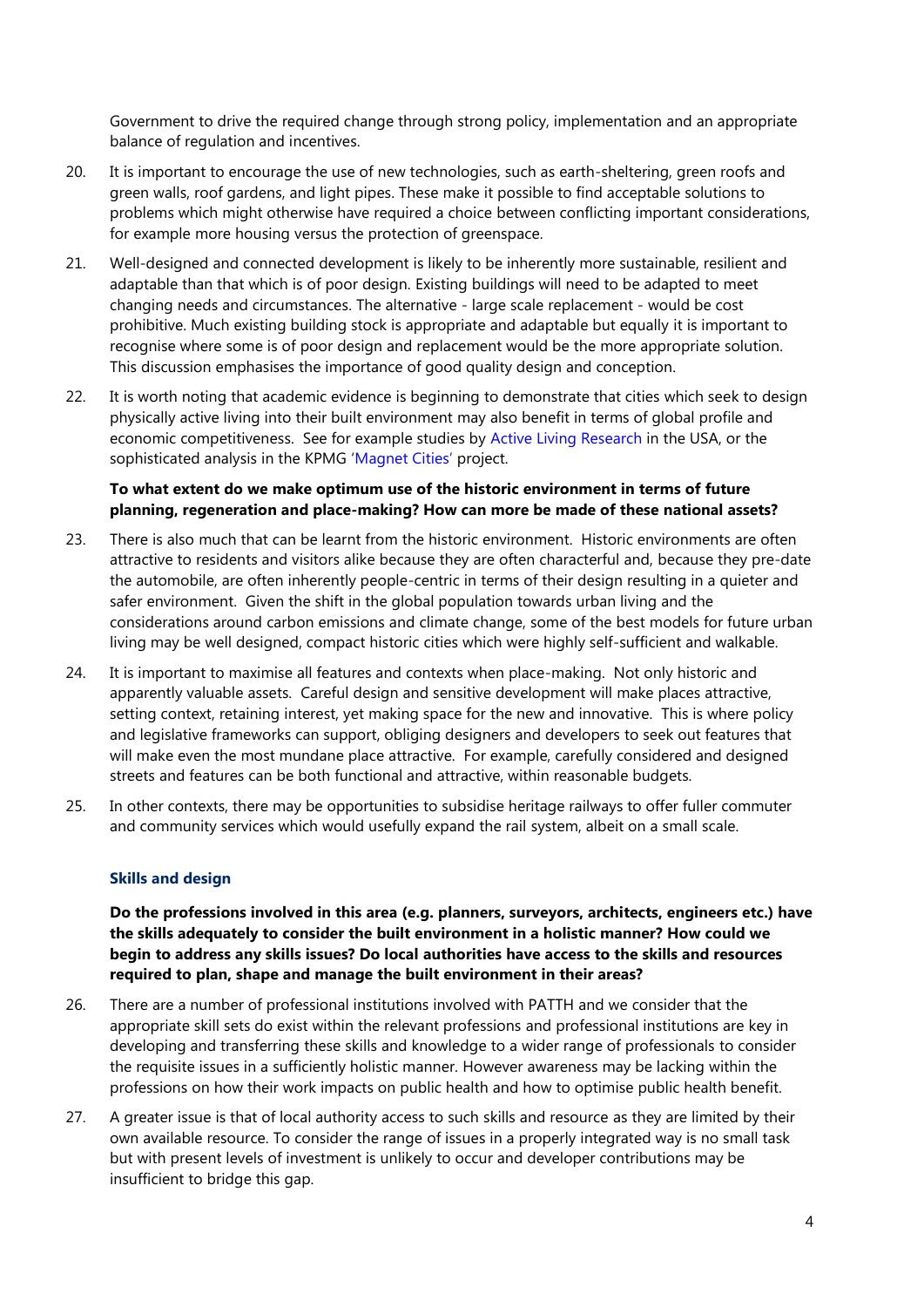## **Are we using the right tools and techniques to promote high quality design and 'place-making' at the national level? How could national leadership on these matters be enhanced?**

- 28. Quality can be promoted through policy and legislation and some championing by politicians and leaders is required. PATTH considers organisations must be required to show strong design principles, which address all social requirements (not just short term economic ones) to win funds and contracts.
- 29. Although evidence is available and being assembled continually, the case for good urban design is already proven and requires leadership and appropriate investment, not further research. It is important to bear in mind that people will walk further if the walk is pleasant and so aesthetically attractive designs, incorporating greenery, artwork or interesting architecture actually have a health value.
- 30. Good economic assessment tools exist. The WHO [Health Economic Assessment Tool](http://www.heatwalkingcycling.org/) allows calculation of the benefit values from schemes to increase walking and cycling (and has informed the development of the Department for Transport's own Transport Assessment Guidance). Transport for London has recently produced its Valuing Urban Realm Toolkit.

## **Community involvement and community impact**

**Do those involved in delivering and managing our built environment, including decision-makers and developers, take sufficient account of the way in which the built environment affects those who live and work within it? How could we improve consideration of the impacts of the built environment upon the mental and physical health of users, and upon behaviours within communities?**

- 31. Health should be strengthened as a material consideration in planning applications and more attention should be paid to comments relating to the impact upon public health. This requires a strategic national and local perspective to achieve the health and wellbeing benefits that the built environment can provide. Ultimately this will translate into more considered urban design, including layout, public space provision, attractiveness and pedestrian friendliness of streets and integration with sustainable transport options.
- 32. Improving the impacts of the built environment on health and wellbeing requires policy emphasis and that this is actively enforced through development control. It is such considerations which often risk being omitted or reduced in developments, or compromised over time via permitted development, on the grounds of commercial viability. Quite simply this is about the prioritisation of policy and its implementation. More benchmarking and post-delivery appraisal is vital but must be allied to consequence, for example identified failures should lead to improvement and good practice should be required.
- 33. Evaluation of the health benefits investment brings could better influence funding decisions. The local planning system should take account of health in its decision making. Relevant government departments should work together on guidance promoting health and wellbeing and subsequently informed local decisions (through Health and Wellbeing Boards, Local Enterprise Partnerships and Clinical Commissioning Groups) on the approach to the built environment can be made.
- 34. Authorities are often put off asserting the primacy of these goals by the fear that the Planning Inspectorate will take a different view and award costs against the authority. The law only provides for the award of costs on a planning appeal against an authority when the authority has acted unreasonably. We would suggest that it can never be unreasonable for an authority to reject an application, or attach conditions, if the genuine reason is health grounds supported by its Director of Public Health.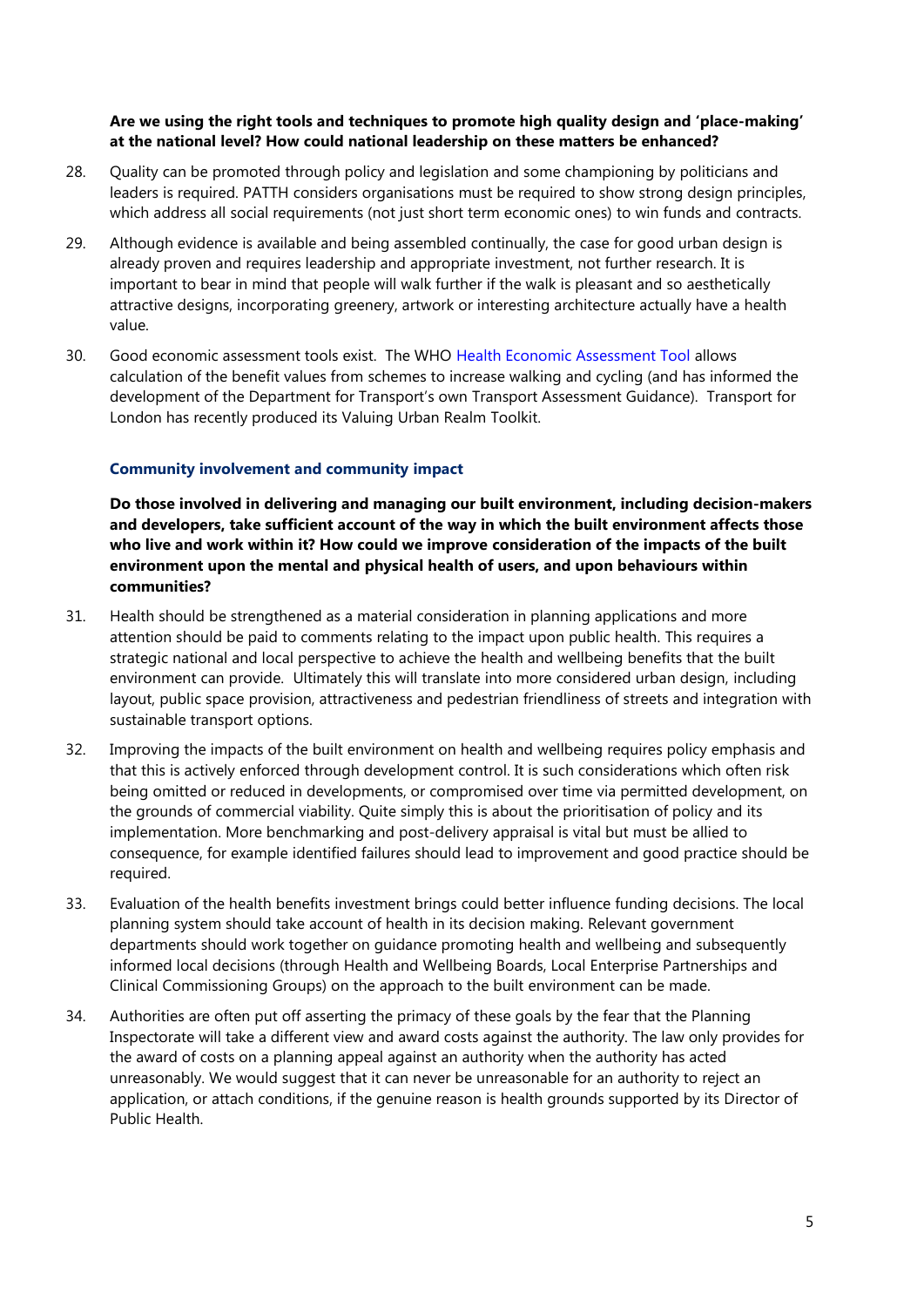## **How effectively are communities able to engage with the process of decision making that shapes the built environment in which they live and work? Are there any barriers to effective public engagement and, if so, how might they be addressed?**

- 35. The Localism Act 2011 and the Neighbourhood Planning Process in principle provides communities with the opportunity to play a very active role in shaping their local built environment. However in practice this is subject to communities' ability to mobilise themselves and to the skills they may have at their disposal to produce a plan to the required timescales. The process is potentially open to undue influence by vested interests and therefore the opportunities presented to communities may be quite difficult to realise beyond some relatively exceptional cases.
- 36. Public projects are generally well consulted yet private sector developers may often be more cautious in engaging with local communities, depending on the nature and size of the project. We consider that there should be a greater role for appropriately skilled planning professionals to assess proposals, facilitate informed public engagement and to direct development in a direction which is in the best interests of local communities and their place in a larger spatial and strategic context.
- 37. Governments, both local and national, are elected to act in the best interests of society and given that most people's local environment has the greatest bearing on their health and wellbeing, optimising the quality of local environments should be a primary priority for the Government.

#### **Financial measures**

## **Are there fiscal or financial measures potentially available which would help to address current issues of housing and land supply? Are there financial or other mechanisms that would encourage better design and place-making by private sector developers?**

- 38. There are a range of market externalities which result in insufficient priority being attached to many factors which are of most social benefit within the built environment. These externalities are well understood so we consider it is appropriate to provide fiscal measures to help shift the market towards healthier development and provide additional funds to invest in properly resourced development control and social and affordable housing. It is important that these externality charges are not considered to be "just taxes" but that they are legitimate market correction tools for the public benefit.
- 39. Crowd-funding may have a role in leveraging local businesses investment into street and place making. This would build a partnership between the residents/users and the local businesses, to provide a high quality and sustainable built environment.
- 40. Other opportunities might exist in the context of developing new communities and their transport infrastructure together, with one supporting the other as was the case with the North London suburbs and the Metropolitan Railway. This might offer a valuable way to start the process of developing the rail/cycle combination as a major transport mode in its own right. There have been some recent rail schemes in Canada in which capturing the benefit of enhanced land value has been more prominent than fare revenue in the actual business case.